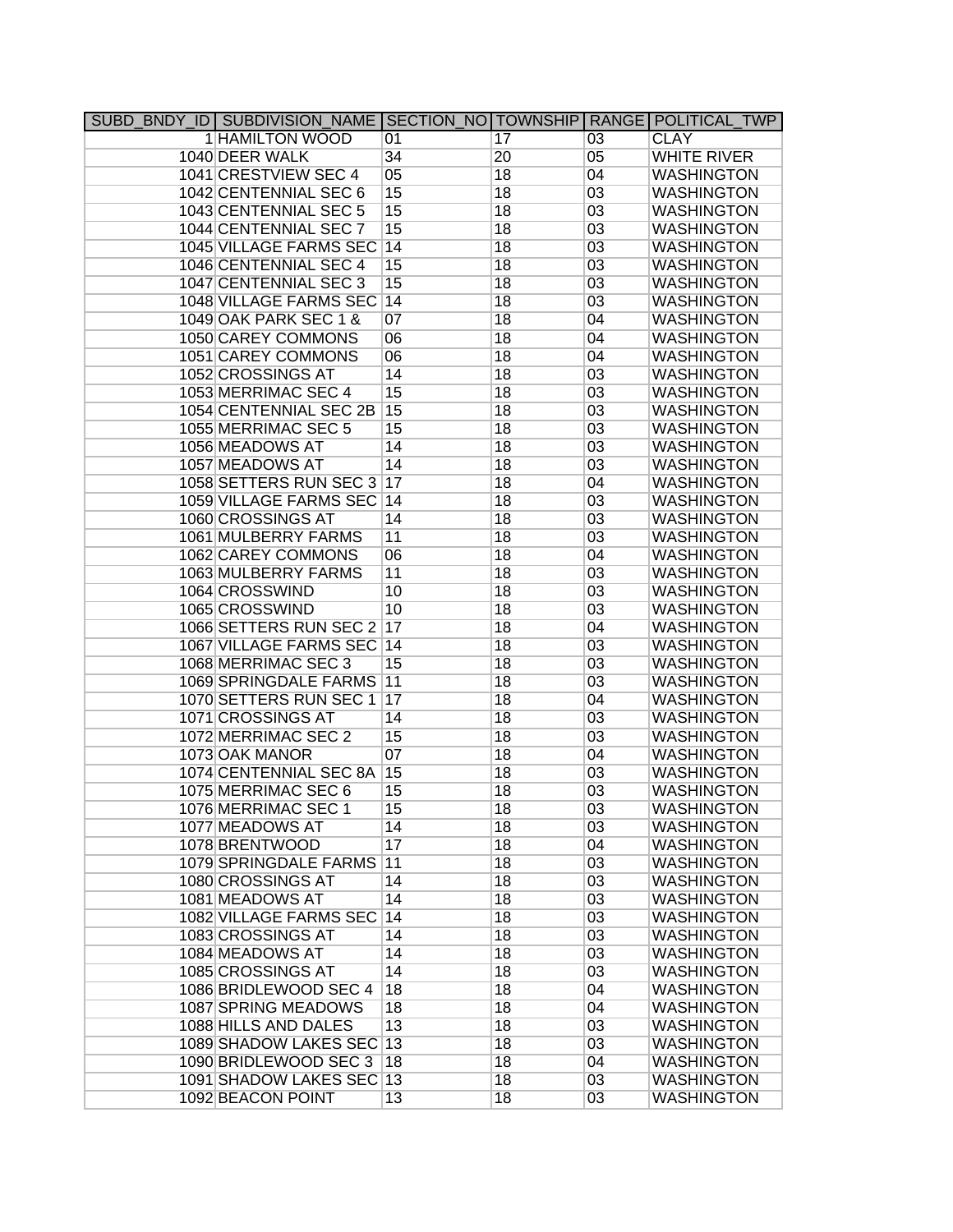| 1093 CENTENNIAL SEC 9         | 15              | 18 | 03 | <b>WASHINGTON</b>  |
|-------------------------------|-----------------|----|----|--------------------|
| 1094 CROSSINGS AT             | 14              | 18 | 03 | <b>WASHINGTON</b>  |
| 1095 ASHFIELD SEC 1           | $\overline{32}$ | 19 | 04 | <b>WASHINGTON</b>  |
| 1096 STONY RIDGE SEC 2        | 08              | 18 | 05 | <b>NOBLESVILLE</b> |
| 1097 HAZEL DELL WOODS         | 04              | 18 | 04 | <b>NOBLESVILLE</b> |
| 1098 KINGSLEY SEC 2           | 16              | 18 | 04 | <b>NOBLESVILLE</b> |
| 1099 KINGSLEY SEC 1           | 16              | 18 | 04 | <b>NOBLESVILLE</b> |
| 1100 HAZEL DELL WOODS         | 04              | 18 | 04 | <b>NOBLESVILLE</b> |
| 1101 ARBOR GROVE SEC          | 08              | 18 | 05 | <b>NOBLESVILLE</b> |
| 1102 STONY RIDGE SEC 1        | 08              | 18 | 05 | <b>NOBLESVILLE</b> |
| 1103 KINGSLEY SEC 3           | 16              | 18 | 04 | <b>NOBLESVILLE</b> |
| 1104 HAZEL DELL WOODS         | 04              | 18 | 04 | <b>NOBLESVILLE</b> |
| 1105 ARBOR GROVE SEC          | 08              | 18 | 05 | <b>NOBLESVILLE</b> |
| 1106 ARBOR GROVE SEC          | 08              | 18 | 05 | <b>NOBLESVILLE</b> |
| 1108 PEBBLE BROOK SEC         | 33              | 19 | 04 | <b>NOBLESVILLE</b> |
| 1109 FEATHER COVE             | 23              | 19 | 04 | <b>NOBLESVILLE</b> |
| <b>1110 PINEHURST VILLAGE</b> | $\overline{33}$ | 19 | 04 | <b>NOBLESVILLE</b> |
| 1111 PINEHURST VILLAGE 33     |                 | 19 | 04 | <b>NOBLESVILLE</b> |
| 1112 MILLCREEK                | 34              | 19 | 04 | <b>NOBLESVILLE</b> |
| 1113 VILLAGES AT              | 33              | 19 | 04 | <b>NOBLESVILLE</b> |
| 1114 VILLAGES AT              | 33              | 19 | 04 | <b>NOBLESVILLE</b> |
| 1116 VILLAGES AT              |                 |    |    |                    |
|                               | 33              | 19 | 04 | <b>NOBLESVILLE</b> |
| 1117 VILLAGES AT              | 33              | 19 | 04 | <b>NOBLESVILLE</b> |
| 1118 VILLAGES AT              | 33              | 19 | 04 | <b>NOBLESVILLE</b> |
| 1119 VILLAGES AT              | 33              | 19 | 04 | <b>NOBLESVILLE</b> |
| 1120 VILLAGES AT              | 33              | 19 | 04 | <b>NOBLESVILLE</b> |
| 1121 HINKLE CREEK             | $\overline{21}$ | 19 | 04 | <b>NOBLESVILLE</b> |
| 1125 FAIRFIELD FARMS          | 30              | 19 | 05 | <b>NOBLESVILLE</b> |
| 1126 FAIRFIELD FARMS          | 30              | 19 | 05 | <b>NOBLESVILLE</b> |
| 1127 FAIRFIELD FARMS          | 30              | 19 | 05 | <b>NOBLESVILLE</b> |
| 1128 FAIRFIELD FARMS          | 30              | 19 | 05 | <b>NOBLESVILLE</b> |
| <b>1129 FAIRFIELD FARMS</b>   | $\overline{30}$ | 19 | 05 | <b>NOBLESVILLE</b> |
| 1130 FAIRFIELD FARMS          | $\overline{30}$ | 19 | 05 | <b>NOBLESVILLE</b> |
| 1131 VINTAGE WOODS            | 03              | 19 | 04 | <b>JACKSON</b>     |
| 1132 BEAR SLIDE               | 03              | 19 | 04 | <b>JACKSON</b>     |
| 1133 HIDDEN BAY SEC 3         | 36              | 20 | 04 | <b>JACKSON</b>     |
| 1134 CALUMET FARMS            | 11              | 19 | 04 | <b>JACKSON</b>     |
| 1135 MORSE LANDING            | $\overline{02}$ | 19 | 04 | <b>JACKSON</b>     |
| 1137 SPRINGS OF               | 11              | 17 | 05 | <b>FALL CREEK</b>  |
| 1138 SPRINGS OF               | 11              | 17 | 05 | <b>FALL CREEK</b>  |
| 1139 SPRINGS OF               | 11              | 17 | 05 | <b>FALL CREEK</b>  |
| 1140 SAIL PLACE               | 10              | 17 | 05 | <b>FALL CREEK</b>  |
| 1141 BRIDGEWATER SEC          | 10              | 17 | 05 | <b>FALL CREEK</b>  |
| 1142 SPRINGS OF               | 11              | 17 | 05 | <b>FALL CREEK</b>  |
| 1143 SPRINGS OF               | 11              | 17 | 05 | <b>FALL CREEK</b>  |
| 1144 SPRINGS OF               | 11              | 17 | 05 | <b>FALL CREEK</b>  |
| 1145 SPRINGS OF               | 11              | 17 | 05 | <b>FALL CREEK</b>  |
| 1146 SPRINGS OF               | 11              | 17 | 05 | <b>FALL CREEK</b>  |
| 1147 SPRINGS OF               | 11              | 17 | 05 | <b>FALL CREEK</b>  |
| 1148 BRIDGEWATER SEC          | 10              | 17 | 05 | <b>FALL CREEK</b>  |
| 1149 SPYGLASS HILL SEC        | 05              | 17 | 05 | <b>FALL CREEK</b>  |
| 1150 SPYGLASS HILL SEC        | 05              | 17 | 05 | <b>FALL CREEK</b>  |
| 1151 SPYGLASS HILL SEC        | 05              | 17 | 05 | <b>FALL CREEK</b>  |
| 1152 SPYGLASS HILL SEC        | 05              | 17 | 05 | <b>FALL CREEK</b>  |
| 1153 BRIDGEWATER SEC          | 10              | 17 | 05 | <b>FALL CREEK</b>  |
|                               |                 |    |    |                    |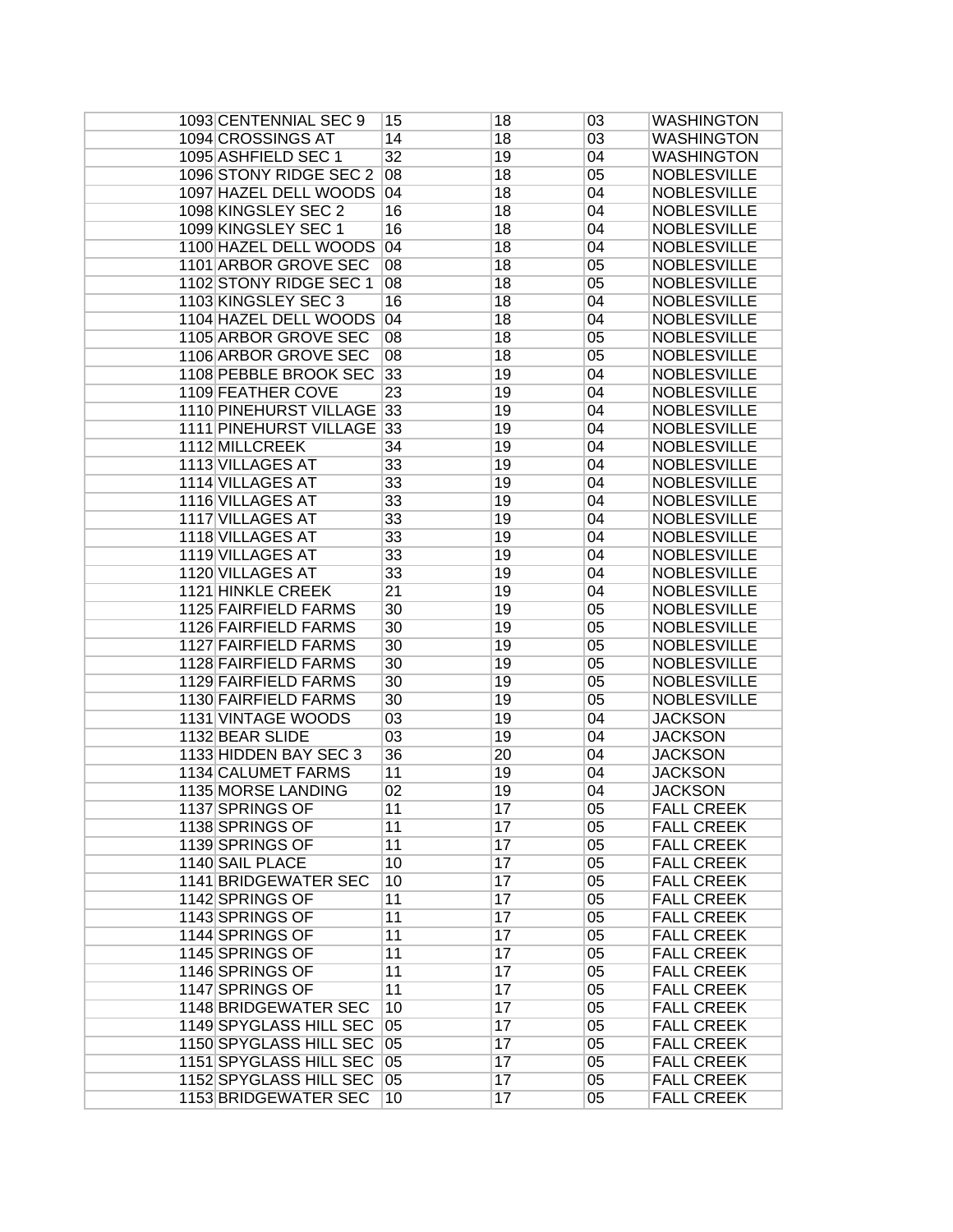| 1154 BRIDGEWATER SEC        | 10              | 17              | 05              | <b>FALL CREEK</b> |
|-----------------------------|-----------------|-----------------|-----------------|-------------------|
| 1155 ANCHORAGE              | 10              | 17              | 05              | <b>FALL CREEK</b> |
| 1156 MASTHEAD SEC 16 A 09   |                 | 17              | 05              | <b>FALL CREEK</b> |
| <b>1157 BRIDGEWATER SEC</b> | 10              | $\overline{17}$ | 05              | <b>FALL CREEK</b> |
| 1158 HAMPTON COVE           | 11              | 17              | 05              | <b>FALL CREEK</b> |
| 1159 FOX HOLLOW AT          | 11              | 17              | 05              | <b>FALL CREEK</b> |
| 1160 FOX HOLLOW AT          | 11              | 17              | 05              | <b>FALL CREEK</b> |
| 1161 SAND CREEK             | 28              | 18              | 05              | <b>FALL CREEK</b> |
| 1162 WALRON ROAD SEC        | $\overline{27}$ | 18              | 05              | <b>FALL CREEK</b> |
| 1163 SANDSTONE LAKES        | 34              | 18              | 05              | <b>FALL CREEK</b> |
| 1168 CANAL PLACE SEC 4      | 01              | 17              | 05              | <b>FALL CREEK</b> |
| 1169 BROOKS MANOR           | 12              | 17              | 05              | <b>FALL CREEK</b> |
| 1171 GEISTVIEW ESTATES 06   |                 | 17              |                 | <b>FALL CREEK</b> |
|                             |                 |                 | 06              |                   |
| 1172 VALLEYS AT GEIST       | 07              | 17              | 06              | <b>FALL CREEK</b> |
| 1173 VALLEYS AT GEIST       | 01              | 17              | 05              | <b>FALL CREEK</b> |
| 1174 CANAL PLACE SEC 1      | 01              | 17              | 05              | <b>FALL CREEK</b> |
| 1175 VALLEYS AT GEIST       | 06              | 17              | 06              | <b>FALL CREEK</b> |
| 1176 VALLEYS AT GEIST       | 07              | 17              | 06              | <b>FALL CREEK</b> |
| 1177 BROOKS LANDING         | 01              | 17              | 05              | <b>FALL CREEK</b> |
| 1178 WEATHERSTONE           | 12              | 17              | 05              | <b>FALL CREEK</b> |
| 1179 BROOKS LANDING         | $\overline{12}$ | 17              | 05              | <b>FALL CREEK</b> |
| 1180 INTRACOASTAL AT        | 06              | 17              | 05              | <b>FALL CREEK</b> |
| 1181 BARRINGTON             | 29              | 18              | 06              | <b>FALL CREEK</b> |
| 1183 INTRACOASTAL AT        | 06              | 17              | 06              | <b>FALL CREEK</b> |
| 1185 CANAL PLACE SEC 2      | 01              | 17              | 05              | <b>FALL CREEK</b> |
| 1187 INTRACOASTAL AT        | 06              | 17              | 06              | <b>FALL CREEK</b> |
| 1188 INTRACOASTAL AT        | 01              | 17              | 05              | <b>FALL CREEK</b> |
| 1190 NEW BRITTON            | 30              | 18              | 05              | <b>DELAWARE</b>   |
| 1191 NEW BRITTON            | 30              | 18              | 05              | <b>DELAWARE</b>   |
| 1192 NEW BRITTON            | 30              | 18              | 05              | <b>DELAWARE</b>   |
| 1193 GUILFORD PARK          | 01              | 17              | 03              | <b>CLAY</b>       |
| 1194 APPLEWOOD              | 02              | 17              | 03              | <b>CLAY</b>       |
| 1195 WATERWOOD OF           | 02              | 17              | $\overline{03}$ | <b>CLAY</b>       |
| 1196 WATERWOOD OF           | 02              | 17              | 03              | <b>CLAY</b>       |
| 1197 WATERWOOD OF           | 02              | 17              | 03              | <b>CLAY</b>       |
| 1198 CORNERSTONE            | 02              | 17              | 03              | <b>CLAY</b>       |
| <b>1199 GREEN PASTURES</b>  | 01              | 17              | 03              | <b>CLAY</b>       |
| 1201 FOXWOOD                | 11              | 17              | 03              | <b>CLAY</b>       |
| 1202 LEXINGTON FARMS        | 01              | 17              | 03              | <b>CLAY</b>       |
| 1203 LEXINGTON FARMS        | 01              | 17              | 03              | <b>CLAY</b>       |
| 1204 LEXINGTON FARMS        | 01              | 17              | 03              | <b>CLAY</b>       |
| <b>1205 ORCHARD ESTATES</b> | 01              | 17              | 03              | <b>CLAY</b>       |
| 1206 LEXINGTON FARMS        | 01              | 17              | 03              | <b>CLAY</b>       |
| 1207 WOOD PARK SEC 1B       | 01              | 17              | 03              | <b>CLAY</b>       |
| <b>1208 LEXINGTON FARMS</b> | 01              | 17              | 03              | <b>CLAY</b>       |
| <b>1209 LEXINGTON FARMS</b> | 01              | 17              | 03              | <b>CLAY</b>       |
| <b>1210 LEXINGTON FARMS</b> | 01              | 17              | 03              | <b>CLAY</b>       |
| 1211 LEXINGTON FARMS        | 01              | 17              | 03              | <b>CLAY</b>       |
| 1212 WOOD PARK SEC 2        | 01              | 17              | 03              | <b>CLAY</b>       |
| 1213 WOOD PARK SEC 1A       | 01              | $\overline{17}$ | $\overline{03}$ | <b>CLAY</b>       |
| <b>1214 LEXINGTON FARMS</b> | 01              | 17              | 03              | <b>CLAY</b>       |
| <b>1215 LEXINGTON FARMS</b> | 01              | 17              | 03              | <b>CLAY</b>       |
| 1216 HIGH GROVE SEC 2       | 33              | 18              | 03              | <b>CLAY</b>       |
| 1217 WINDSOR GROVE          | $\overline{08}$ | 17              | 03              | <b>CLAY</b>       |
| 1218 LONG BRANCH            | 31              | 18              | 03              | <b>CLAY</b>       |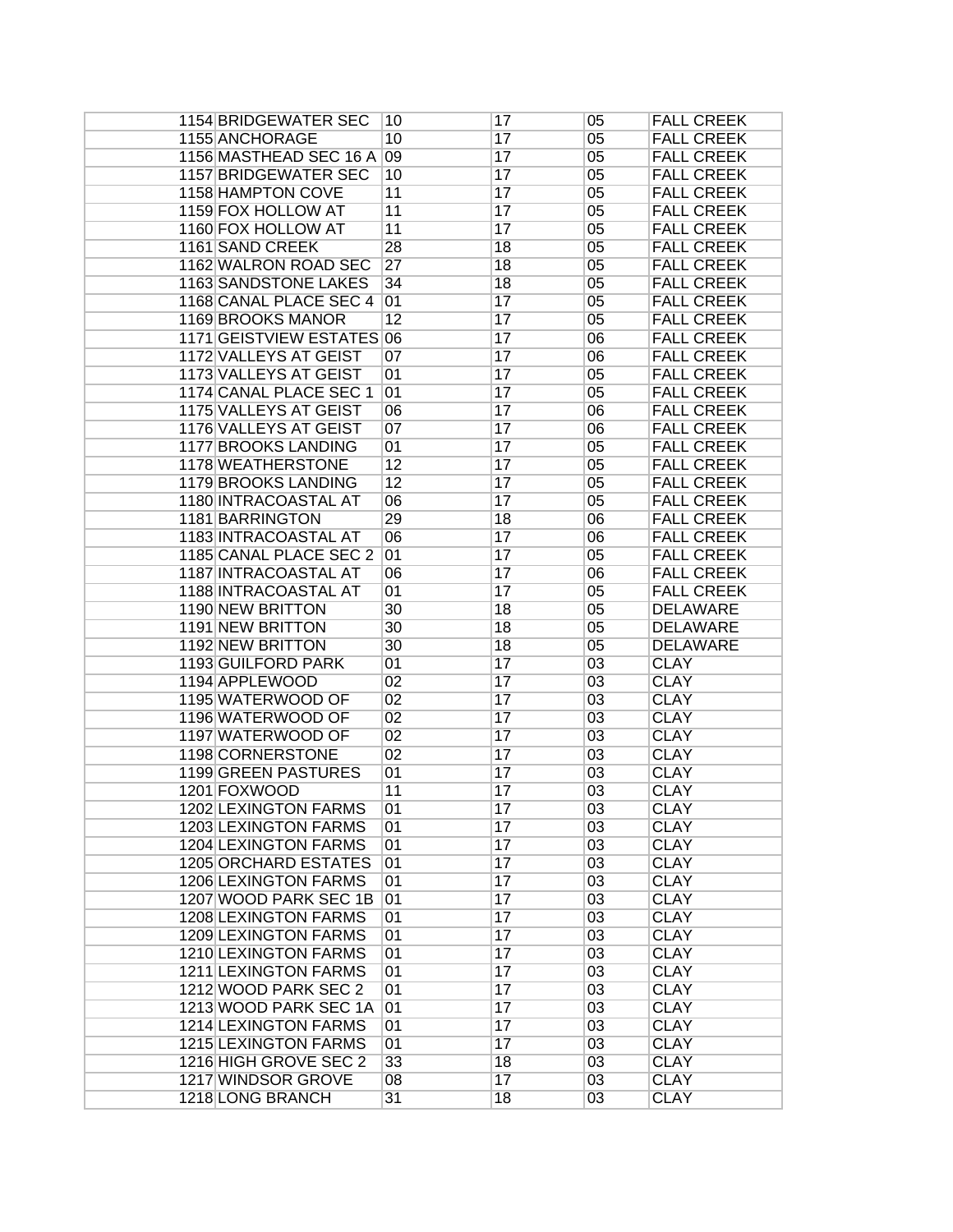| 1219 ESTATES OF CLAY         | 28              | 18 | 03 | <b>CLAY</b> |
|------------------------------|-----------------|----|----|-------------|
| 1220 KINGSBOROUGH            | 22              | 18 | 03 | <b>CLAY</b> |
| <b>1221 SADDLE CREEK SEC</b> | 21              | 18 | 03 | <b>CLAY</b> |
| 1222 ENGLISH OAKS            | 05              | 17 | 03 | <b>CLAY</b> |
| 1223 VILLAGE OF WEST         | 33              | 18 | 03 | <b>CLAY</b> |
| 1224 SPRINGWOOD              | 03              | 17 | 03 | <b>CLAY</b> |
| 1226 KINGSBOROUGH            | $\overline{22}$ | 18 | 03 | <b>CLAY</b> |
| 1227 WESTON RIDGE SEC        | 06              | 17 | 03 | <b>CLAY</b> |
| 1228 AUTUMN LAKE             | $\overline{24}$ | 18 | 03 | <b>CLAY</b> |
| 1229 SADDLE CREEK SEC        | 21              | 18 | 03 | <b>CLAY</b> |
| 1230 CHESWICK PLACE          | $\overline{22}$ | 18 | 03 | <b>CLAY</b> |
| 1231 CHESWICK PLACE          | 22              | 18 | 03 | <b>CLAY</b> |
| 1232 SADDLE CREEK 7A         | 21              | 18 | 03 | <b>CLAY</b> |
| 1233 SADDLE CREEK SEC        | 21              |    | 03 | <b>CLAY</b> |
|                              |                 | 18 |    |             |
| 1234 SADDLE CREEK SEC        | 21              | 18 | 03 | <b>CLAY</b> |
| 1236 SADDLE CREEK SEC        | 21              | 18 | 03 | <b>CLAY</b> |
| 1237 BUCKHORN                | $\overline{22}$ | 18 | 03 | <b>CLAY</b> |
| 1238 HAYDEN RUN SEC 1        | 29              | 18 | 03 | <b>CLAY</b> |
| 1239 SADDLE CREEK SEC        | 21              | 18 | 03 | <b>CLAY</b> |
| 1240 SADDLE CREEK SEC        | 21              | 18 | 03 | <b>CLAY</b> |
| 1241 VILLAGE OF WEST         | 28              | 18 | 03 | <b>CLAY</b> |
| 1242 KINGS MILL SEC 4        | 05              | 17 | 03 | <b>CLAY</b> |
| 1243 WINDEMERE SEC 4B        | 09              | 17 | 03 | <b>CLAY</b> |
| 1244 CAMDEN WALK SEC         | $\overline{08}$ | 17 | 03 | <b>CLAY</b> |
| 1245 VILLAGE OF WEST         | 28              | 18 | 03 | <b>CLAY</b> |
| 1246 KINGS MILLS SEC 5       | 05              | 17 | 03 | <b>CLAY</b> |
| 1247 VILLAGE OF WEST         | 28              | 18 | 03 | <b>CLAY</b> |
| 1248 ASHBURY PARK SEC        | 27              | 18 | 03 | <b>CLAY</b> |
| 1249 ASHBURY PARK SEC        | 27              | 18 | 03 | <b>CLAY</b> |
| 1250 SPRING FARMS SEC        | 27              | 18 | 03 | <b>CLAY</b> |
| 1251 KINGSBOROUGH            | $\overline{22}$ | 18 | 03 | <b>CLAY</b> |
| 1252 HIGH GROVE SEC 1        | 33              | 18 | 03 | <b>CLAY</b> |
| 1253 LAKES AT HAYDEN         | 29              | 18 | 03 | <b>CLAY</b> |
| 1254 SHELBOURNE              | 30              | 18 | 03 | <b>CLAY</b> |
| 1255 SEDGWICK                | 29              | 18 | 03 | <b>CLAY</b> |
| 1256 ASHBURY PARK SEC        | 27              | 18 | 03 | <b>CLAY</b> |
| <b>1257 WILLIAMS MILL</b>    | 03              | 17 | 03 | <b>CLAY</b> |
| <b>1258 SADDLE CREEK SEC</b> | 21              | 18 | 03 | <b>CLAY</b> |
| 1259 WINDEMERE SEC 5         | 09              | 17 | 03 | <b>CLAY</b> |
| 1260 SHELBORNE               | 08              | 17 | 03 | <b>CLAY</b> |
| 1261 SHELBORNE               | 08              | 17 | 03 | <b>CLAY</b> |
| 1263 PARK AT WESTON          | 06              | 17 | 03 | <b>CLAY</b> |
| 1264 WESTON RIDGE SEC        | 06              | 17 | 03 | <b>CLAY</b> |
| 1266 SHELBORNE               | 08              | 17 | 03 | <b>CLAY</b> |
| 1267 SADDLE CREEK SEC        | 21              | 18 | 03 | <b>CLAY</b> |
| 1268 LONG BRANCH             | 31              | 18 | 03 | <b>CLAY</b> |
| <b>1269 SPRING FARMS SEC</b> | 27              | 18 | 03 | <b>CLAY</b> |
| 1270 PARKS AT                | 26              | 18 | 03 | <b>CLAY</b> |
| 1271 KINGSBOROUGH            | $\overline{22}$ | 18 | 03 | <b>CLAY</b> |
| 1272 PARK AT WESTON          | 06              | 17 | 03 | <b>CLAY</b> |
| 1273 SADDLE CREEK SEC        | 21              | 18 | 03 | <b>CLAY</b> |
| 1274 SADDLE CREEK SEC        | 21              | 18 | 03 | <b>CLAY</b> |
| 1275 VILLAGES AT             | 06              | 17 | 03 | <b>CLAY</b> |
| 1276 WESTON RIDGE SEC        | 06              | 17 | 03 | <b>CLAY</b> |
|                              | $\overline{22}$ |    | 03 | <b>CLAY</b> |
| 1277 CHESWICK PLACE          |                 | 18 |    |             |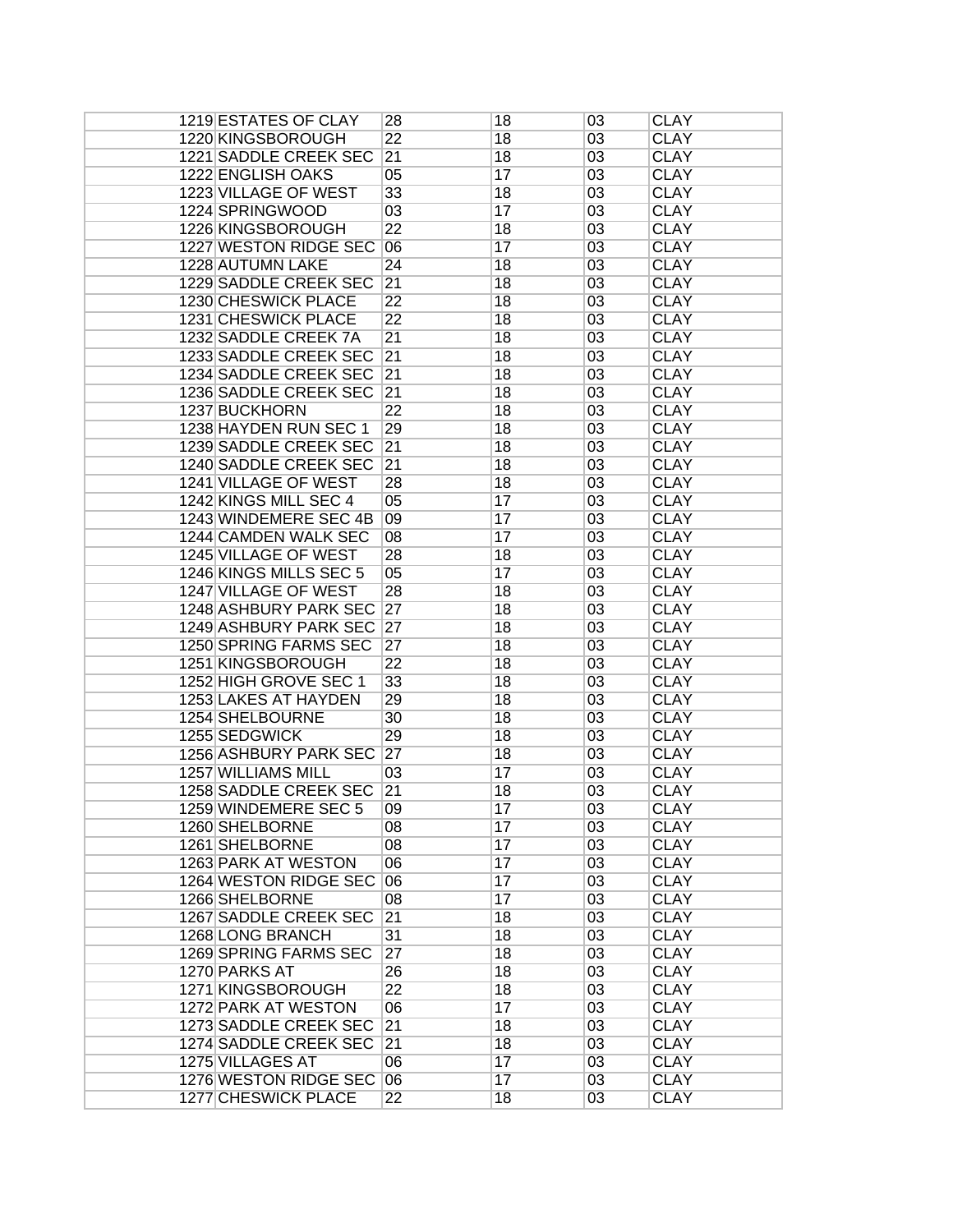| 1278 SHELBORNE                               | 08              | 17 | 03       | <b>CLAY</b>                |
|----------------------------------------------|-----------------|----|----------|----------------------------|
| 1279 SHELBORNE                               | 08              | 17 | 03       | <b>CLAY</b>                |
| 1280 CLAYBOURNE SEC 1                        | 30              | 18 | 03       | <b>CLAY</b>                |
| 1281 SHELBORNE PARK                          | 29              | 18 | 03       | <b>CLAY</b>                |
| 1282 WEST CARMEL                             | 07              | 17 | 03       | <b>CLAY</b>                |
| 1283 KINGS MILL SEC 3                        | 05              | 17 | 03       | <b>CLAY</b>                |
| 1284 RESERVE AT                              | 11              | 17 | 03       | <b>CLAY</b>                |
| 1285 SHELBORNE GREEN                         | 08              | 17 | 03       | <b>CLAY</b>                |
| 1286 SHELBORNE                               | $\overline{08}$ | 17 | 03       | <b>CLAY</b>                |
| 1287 SHELBORNE                               | 08              | 17 | 03       | <b>CLAY</b>                |
| 1288 SHELBORNE                               | $\overline{08}$ | 17 | 03       | <b>CLAY</b>                |
|                                              |                 |    |          |                            |
| 1289 CLAY SPRINGS SEC                        | 33              | 18 | 03       | <b>CLAY</b>                |
| 1290 VILLAGES AT                             | 06              | 17 | 03       | <b>CLAY</b>                |
| 1291 PARK AT WESTON                          | 06              | 17 | 03       | <b>CLAY</b>                |
| 1292 KINGS MILL SEC 2                        | 05              | 17 | 03       | <b>CLAY</b>                |
| 1293 KINGS MILL SEC 1B                       | 05              | 17 | 03       | <b>CLAY</b>                |
| 1294 LAUREL LAKES SEC                        | $\overline{32}$ | 18 | 03       | <b>CLAY</b>                |
| 1295 WINDEMERE SEC 3                         | 09              | 17 | 03       | <b>CLAY</b>                |
| 1296 PONDS WEST SEC 7                        | $\overline{22}$ | 18 | 03       | <b>CLAY</b>                |
| 1297 PONDS WEST SEC 6                        | $\overline{22}$ | 18 | 03       | <b>CLAY</b>                |
| 1298 PONDS WEST SEC 5                        | $\overline{22}$ | 18 | 03       | <b>CLAY</b>                |
| 1299 HUNTINGTON CHASE 04                     |                 | 17 | 03       | <b>CLAY</b>                |
| 1300 PARKS AT                                | 26              | 18 | 03       | <b>CLAY</b>                |
| 1301 KINGS MILL SEC 1                        | 05              | 17 | 03       | <b>CLAY</b>                |
| 1302 ASHBROOK SEC 4                          | 07              | 17 | 03       | <b>CLAY</b>                |
| 1303 ASHBROOK SEC 3                          | 07              | 17 | 03       | <b>CLAY</b>                |
| 1304 BUCKHORN                                | $\overline{22}$ | 18 | 03       | <b>CLAY</b>                |
| 1305 HUNTERSFIELD                            | 08              | 17 | 03       | <b>CLAY</b>                |
| 1306 CHESWICK PLACE                          | $\overline{22}$ | 18 | 03       | <b>CLAY</b>                |
| 1307 WINDEMERE SEC 4A                        | 09              | 17 | 03       | <b>CLAY</b>                |
| 1308 SPRING FARMS SEC                        | 27              | 18 | 03       | <b>CLAY</b>                |
| 1311 PONDS WEST SEC 4                        | $\overline{22}$ | 18 | 03       | <b>CLAY</b>                |
| 1312 CLARIDGE FARM                           | 33              | 18 | 03       | <b>CLAY</b>                |
| 1313 RESERVE AT SPRING 11                    |                 | 17 | 03       | <b>CLAY</b>                |
| 1314 PONDS WEST SEC 3                        | $\overline{22}$ | 18 | 03       | <b>CLAY</b>                |
| 1315 PONDS WEST SEC 2                        | $\overline{22}$ | 18 | 03       | <b>CLAY</b>                |
| 1316 CLARIDGE FARM                           | 33              | 18 | 03       | <b>CLAY</b>                |
| 1318 PONDS WEST SEC 1                        | $\overline{22}$ | 18 | 03       | <b>CLAY</b>                |
| 1319 SPRING ARBOR SEC                        | 07              | 17 | 03       | <b>CLAY</b>                |
| 1320 WINDEMERE SEC 2                         | 09              |    |          | <b>CLAY</b>                |
|                                              |                 | 17 | 03       |                            |
| 1321 ASHBROOK SEC 2<br>1322 SPRINGMILL PONDS | 07<br>23        | 17 | 03<br>03 | <b>CLAY</b><br><b>CLAY</b> |
|                                              |                 | 18 |          |                            |
| 1324 BRIDLEBOURNE SEC 05                     |                 | 17 | 03       | <b>CLAY</b>                |
| 1325 CLARIDGE FARM                           | 34              | 18 | 03       | <b>CLAY</b>                |
| 1326 WINDEMERE SEC 1                         | 09              | 17 | 03       | <b>CLAY</b>                |
| 1327 ASHBROOK SEC 1                          | 07              | 17 | 03       | <b>CLAY</b>                |
| 1328 SPRINGMILL PONDS                        | 23              | 18 | 03       | <b>CLAY</b>                |
| 1329 SPRINGMILL PONDS                        | 23              | 18 | 03       | <b>CLAY</b>                |
| 1330 BROOKSTONE PARK                         | 22              | 18 | 03       | <b>CLAY</b>                |
| 1331 BENTLEY OAKS                            | 26              | 18 | 03       | <b>CLAY</b>                |
| 1332 SUTTON PLACE SEC                        | 04              | 17 | 03       | <b>CLAY</b>                |
| 1333 SHELBORNE PARK                          | 29              | 18 | 03       | <b>CLAY</b>                |
| 1334 SPRINGMILL PONDS                        | 23              | 18 | 03       | <b>CLAY</b>                |
| 1335 SPRINGMILL PONDS                        | 23              | 18 | 03       | <b>CLAY</b>                |
| 1336 PARKS AT                                | 26              | 18 | 03       | <b>CLAY</b>                |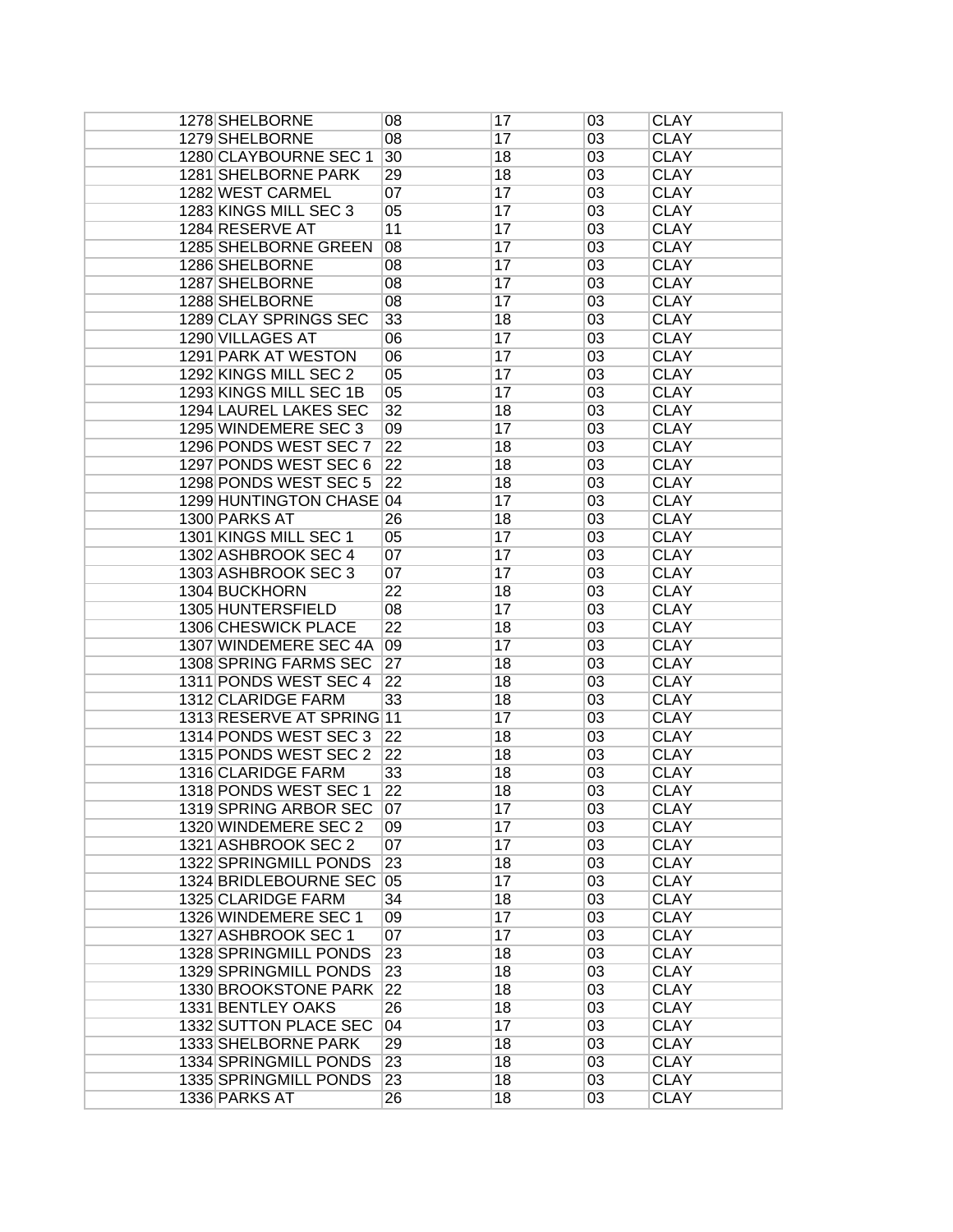| 1337 CLARIDGE FARM       | 34              | 18 | 03 | <b>CLAY</b>        |
|--------------------------|-----------------|----|----|--------------------|
| 1338 CLARIDGE FARM       | 34              | 18 | 03 | <b>CLAY</b>        |
| 1339 BRIDLEBOURNE SEC    | 05              | 17 | 03 | <b>CLAY</b>        |
| 1340 WEST PARK AT        | 26              | 18 | 03 | <b>CLAY</b>        |
| 1341 ROHRER MEADOWS      | $\overline{24}$ | 18 | 03 | <b>CLAY</b>        |
| 1342 ROHRER MEADOWS      | $\overline{24}$ | 18 | 03 | <b>CLAY</b>        |
| 1343 ROHRER MEADOWS      | 24              | 18 | 03 | <b>CLAY</b>        |
| 1344 CLAYBRIDGE AT       | 34              | 18 | 03 | <b>CLAY</b>        |
| 1345 WESTPARK AT         | 26              | 18 | 03 | <b>CLAY</b>        |
| 1346 SPRINGMILL          | $\overline{27}$ | 18 | 03 | <b>CLAY</b>        |
| 1347 CLARIDGE FARM       | 33              | 18 | 03 | <b>CLAY</b>        |
| 1348 CLARIDGE FARM       | 33              | 18 | 03 | <b>CLAY</b>        |
| 1349 LAKES AT HAYDEN     | 29              | 18 | 03 | <b>CLAY</b>        |
| 1350 VILLAGE OF WEST     | 28              | 18 | 03 | <b>CLAY</b>        |
| 1351 LONG BRANCH         | 31              | 18 | 03 | <b>CLAY</b>        |
| 1352 RIDGE AT HAYDEN     | 20              | 18 | 03 | <b>CLAY</b>        |
|                          |                 |    |    |                    |
| 1353 HAYDEN RUN          | 29              | 18 | 03 | <b>CLAY</b>        |
| 1354 LAKESIDE PARK SEC   | 20              | 18 | 03 | <b>CLAY</b>        |
| 1355 LAKESIDE PARK SEC   | 20              | 18 | 03 | <b>CLAY</b>        |
| 1357 WESTWOOD            | $\overline{21}$ | 18 | 03 | <b>CLAY</b>        |
| 1358 CLAYBOURNE SEC 2    | 30              | 18 | 03 | <b>CLAY</b>        |
| 1359 WEXLEY CHASE        | 29              | 18 | 03 | <b>CLAY</b>        |
| 1360 VILLAGE OF WEST     | 28              | 18 | 03 | <b>CLAY</b>        |
| 1361 TREESDALE           | 09              | 17 | 03 | <b>CLAY</b>        |
| 1362 VILLAGE OF WEST     | 28              | 18 | 03 | <b>CLAY</b>        |
| 1363 VILLAGE OF WEST     | 28              | 18 | 03 | <b>CLAY</b>        |
| 1364 VILLAGE OF WEST     | 33              | 18 | 03 | <b>CLAY</b>        |
| 1365 VILLAGE OF WEST     | 28              | 18 | 03 | <b>CLAY</b>        |
| <b>1366 TAYLOR TRACE</b> | $\overline{20}$ | 18 | 04 | <b>CLAY</b>        |
| 1367 SHADYBROOK SEC 2 07 |                 | 17 | 04 | <b>CLAY</b>        |
| 1368 SANDYBROOK SEC 1 07 |                 | 17 | 04 | <b>CLAY</b>        |
| 1369 WALDEN POND SEC     | 07              | 17 | 04 | <b>CLAY</b>        |
| 1370 MORSE LANDING       | 02              | 19 | 04 | <b>JACKSON</b>     |
| 1372 NORTH POINTE        | $\overline{21}$ | 19 | 05 | <b>NOBLESVILLE</b> |
| 1373 VILLAGES AT         | 33              | 19 | 04 | <b>NOBLESVILLE</b> |
| 1374 VILLAGES AT         | 33              | 19 | 04 | <b>NOBLESVILLE</b> |
| 1375 PEBBLE BROOK SEC    | 33              | 19 | 04 | <b>NOBLESVILLE</b> |
| 1376 PEBBLE BROOK SEC    | 33              | 19 | 04 | <b>NOBLESVILLE</b> |
| 1377 MILL CREEK SEC 10   | 34              | 19 | 04 | <b>NOBLESVILLE</b> |
| 1379 MILL CREEK SEC 8    | 35              | 19 | 04 | <b>NOBLESVILLE</b> |
| 1380 CUMBERLAND          | 07              | 18 | 05 | <b>NOBLESVILLE</b> |
| 1381 FOX GLEN SEC 5      | 08              | 18 | 05 | <b>NOBLESVILLE</b> |
| 1382 OAK WOODS           | 07              | 18 | 04 | <b>WASHINGTON</b>  |
| 1384 PARK 32 WEST        | 03              | 18 | 04 | <b>NOBLESVILLE</b> |
| 1385 CHERRY TREE         | 10              | 18 | 04 | <b>NOBLESVILLE</b> |
| 1386 CHERRY TREE         | 10              | 18 | 04 | <b>NOBLESVILLE</b> |
| <b>1387 CHERRY TREE</b>  | 10              | 18 | 04 | <b>NOBLESVILLE</b> |
| 1388 DEER CREEK          | 26              | 18 | 05 | <b>FALL CREEK</b>  |
| 1389 WALRON ROAD SEC     | 27              | 18 | 05 | <b>FALL CREEK</b>  |
| 1390 WALRON ROAD SEC     | 27              | 18 | 05 | <b>FALL CREEK</b>  |
| 1391 WALRON ROAD SEC     | 27              | 18 | 05 | <b>FALL CREEK</b>  |
| 1393 THE PINES SEC 4     | 10              | 17 | 04 | <b>DELAWARE</b>    |
| 1394 THE PINES SEC 2     | 10              | 17 | 04 | <b>DELAWARE</b>    |
| 1395 THE PINES SEC 3     | 10              | 17 | 04 | <b>DELAWARE</b>    |
| 1396 THE PINES SEC 1     | 10              | 17 | 04 | <b>DELAWARE</b>    |
|                          |                 |    |    |                    |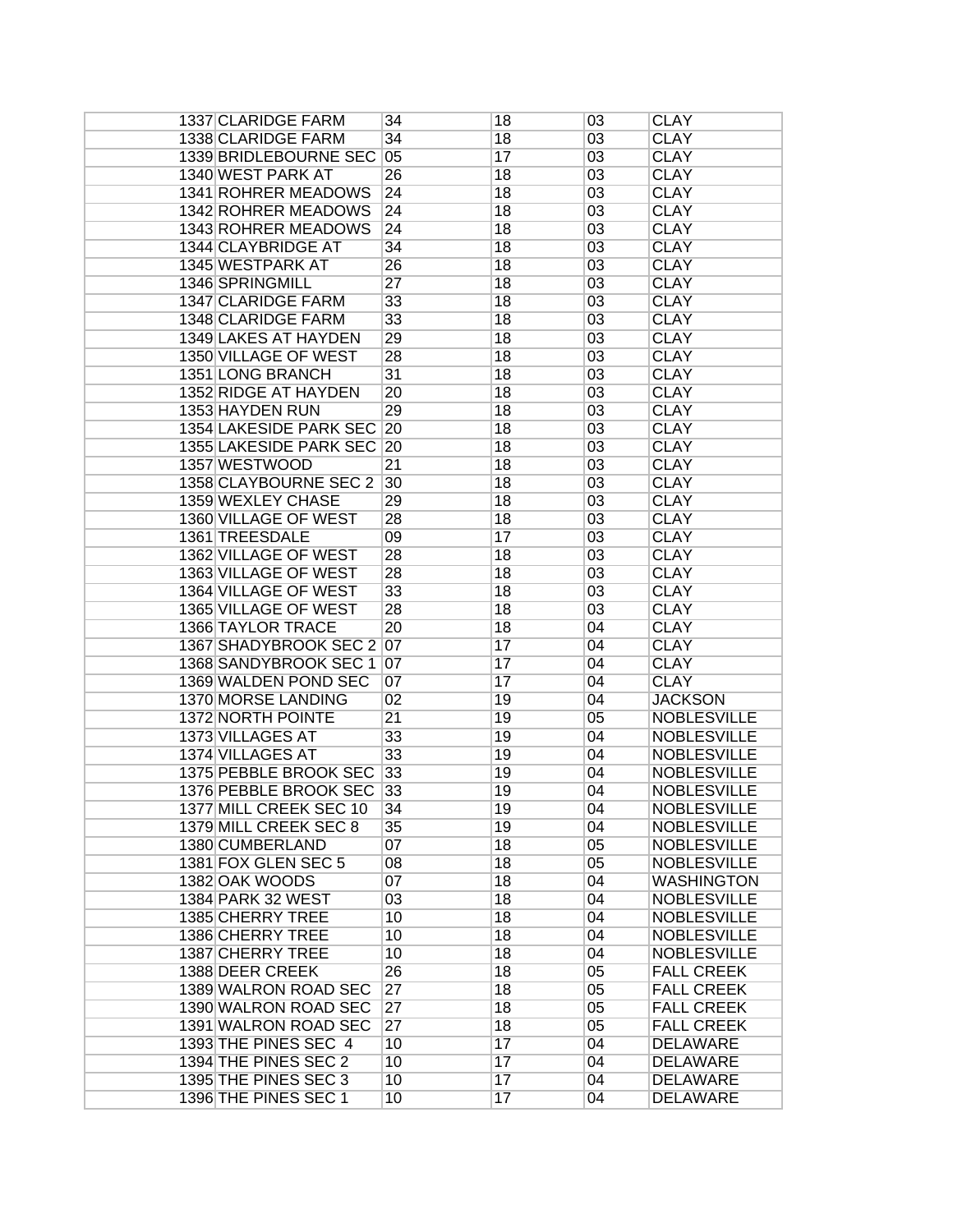| 1397 ROXBURY SEC 2                                     | 10              | 17       | 04              | <b>DELAWARE</b>                        |
|--------------------------------------------------------|-----------------|----------|-----------------|----------------------------------------|
| <b>1399 LOMA INDUSTRIAL</b>                            | 12              | 17       | 04              | <b>DELAWARE</b>                        |
| 1400 LYNNWOOD HILLS                                    | $\overline{25}$ | 18       | 04              | <b>DELAWARE</b>                        |
| 1401 COTTINGHAM                                        | 30              | 18       | 05              | <b>DELAWARE</b>                        |
| 1402 SPRINGDALE                                        | 06              | 17       | 05              | <b>DELAWARE</b>                        |
| <b>1403 HAWTHORN HILLS</b>                             | 05              | 17       | 05              | <b>FALL CREEK</b>                      |
| 1404 TREMONT SEC 1                                     | 08              | 17       | 05              | <b>FALL CREEK</b>                      |
| 1405 TREMONT SEC 2                                     | 08              | 17       | 05              | <b>FALL CREEK</b>                      |
| 1406 INTRACOASTAL AT                                   | 06              | 17       | 05              | <b>FALL CREEK</b>                      |
| <b>1407 HIGHLAND SPRINGS</b>                           | 11              | 17       | 05              | <b>FALL CREEK</b>                      |
| <b>1408 HIGHLAND SPRINGS</b>                           | 11              | 17       | 05              | <b>FALL CREEK</b>                      |
| <b>1409 HIGHLAND SPRINGS</b>                           | 11              | 17       | 05              | <b>FALL CREEK</b>                      |
| <b>1410 HIGHLAND SPRINGS</b>                           | 11              | 17       | 05              | <b>FALL CREEK</b>                      |
| 1411 HIGHLAND SPRINGS                                  | 11              | 17       | 05              | <b>FALL CREEK</b>                      |
| 1413 MASTHEAD SEC 11                                   | 10              | 17       | 05              | <b>FALL CREEK</b>                      |
| 1414 MASTHEAD SEC 16                                   | 10              | 17       | $\overline{05}$ | <b>FALL CREEK</b>                      |
| 1415 MASTHEAD SEC 10                                   | 10              | 17       | $\overline{05}$ | <b>FALL CREEK</b>                      |
| 1416 MASTHEAD SEC 15                                   | 09              | 17       | 05              | <b>FALL CREEK</b>                      |
| 1417 MASTHEAD SEC 14                                   | 09              | 17       | 05              | <b>FALL CREEK</b>                      |
| 1418 MASTHEAD SEC 12                                   | 09              | 17       | 05              | <b>FALL CREEK</b>                      |
| 1420 MASTHEAD SEC 13                                   | 09              | 17       | $\overline{05}$ | <b>FALL CREEK</b>                      |
| 1422 MASTHEAD SEC 9                                    | 09              | 17       | 05              | <b>FALL CREEK</b>                      |
| 1424 WINDJAMMER BAY                                    | 09              | 17       | 05              | <b>FALL CREEK</b>                      |
| 1425 MASTHEAD SEC 8                                    | 09              | 17       | 05              | <b>FALL CREEK</b>                      |
| <b>1426 CAREFREE ESTATES</b>                           | 09              | 17       | 05              | <b>FALL CREEK</b>                      |
| 1427 MASTHEAD SEC 7                                    |                 | 17       |                 | <b>FALL CREEK</b>                      |
|                                                        | 09              |          | 05              |                                        |
| 1428 GEIST WOODS SEC 1 09                              |                 | 17       | 05              | <b>FALL CREEK</b>                      |
| 1429 GEIST WOODS SEC 4 09<br>1431 GEIST WOODS SEC 3 09 |                 | 17       | 05              | <b>FALL CREEK</b><br><b>FALL CREEK</b> |
| 1432 GEIST WOODS SEC 2 09                              |                 | 17<br>17 | 05              | <b>FALL CREEK</b>                      |
|                                                        |                 |          | 05              |                                        |
| 1434 BRIDLEWOOD SEC 1                                  | 18              | 18       | 04              | <b>WASHINGTON</b>                      |
| 1435 BRIDLEWOOD SEC 2                                  | 18              | 18       | 04              | <b>WASHINGTON</b>                      |
| 1436 VILLAGE PARK                                      | 18              | 18       | $\overline{04}$ | <b>WASHINGTON</b>                      |
| <b>1437 VILLAGE PARK</b>                               | 18              | 18       | $\overline{04}$ | <b>WASHINGTON</b>                      |
| 1438 WESTFIELD FARMS                                   | 13              | 18       | $\overline{03}$ | <b>WASHINGTON</b>                      |
| 1439 WESTFIELD FARMS                                   | 13              | 18       | 03              | <b>WASHINGTON</b>                      |
| <b>1440 WESTFIELD FARMS</b>                            | 13              | 18       | 03              | <b>WASHINGTON</b>                      |
| 1441 ROHRER WOODS                                      | $\overline{24}$ | 18       | $\overline{03}$ | <b>CLAY</b>                            |
| 1442 ROHRER WOODS                                      | $\overline{24}$ | 18       | 03              | <b>CLAY</b>                            |
| 1443 HUNTERS CREEK                                     | 24              | 18       | 03              | <b>CLAY</b>                            |
| <b>1444 HUNTERS CREEK</b>                              | 24              | 18       | 03              | <b>CLAY</b>                            |
| <b>1445 HUNTERS CREEK</b>                              | 24              | 18       | 03              | <b>CLAY</b>                            |
| 1446 HUNTERS CREEK                                     | 24              | 18       | 03              | <b>CLAY</b>                            |
| 1447 CEDAR LAKE SEC 1                                  | 24              | 18       | 03              | <b>CLAY</b>                            |
| 1448 CEDAR LAKE SEC 2                                  | 24              | 18       | 03              | <b>CLAY</b>                            |
| <b>1449 HUNTERS CREEK</b>                              | $\overline{24}$ | 18       | $\overline{03}$ | <b>CLAY</b>                            |
| <b>1450 HUNTERS CREEK</b>                              | $\overline{24}$ | 18       | $\overline{03}$ | <b>CLAY</b>                            |
| <b>1451 HUNTERS CREEK</b>                              | 24              | 18       | $\overline{03}$ | <b>CLAY</b>                            |
| <b>1452 HUNTERS CREEK</b>                              | $\overline{24}$ | 18       | $\overline{03}$ | <b>CLAY</b>                            |
| <b>1453 HUNTERS CREEK</b>                              | $\overline{24}$ | 18       | $\overline{03}$ | <b>CLAY</b>                            |
| <b>1454 HUNTERS KNOLL</b>                              | 24              | 18       | $\overline{03}$ | <b>CLAY</b>                            |
| 1456 COTTINGHAM                                        | 30              | 18       | 05              | <b>DELAWARE</b>                        |
| 1457 COTTINGHAM                                        | 30              | 18       | 05              | <b>DELAWARE</b>                        |
| 1458 COTTINGHAM                                        | 30              | 18       | 05              | <b>DELAWARE</b>                        |
| 1459 NEW BRITTON                                       | 30              | 18       | $05\,$          | <b>DELAWARE</b>                        |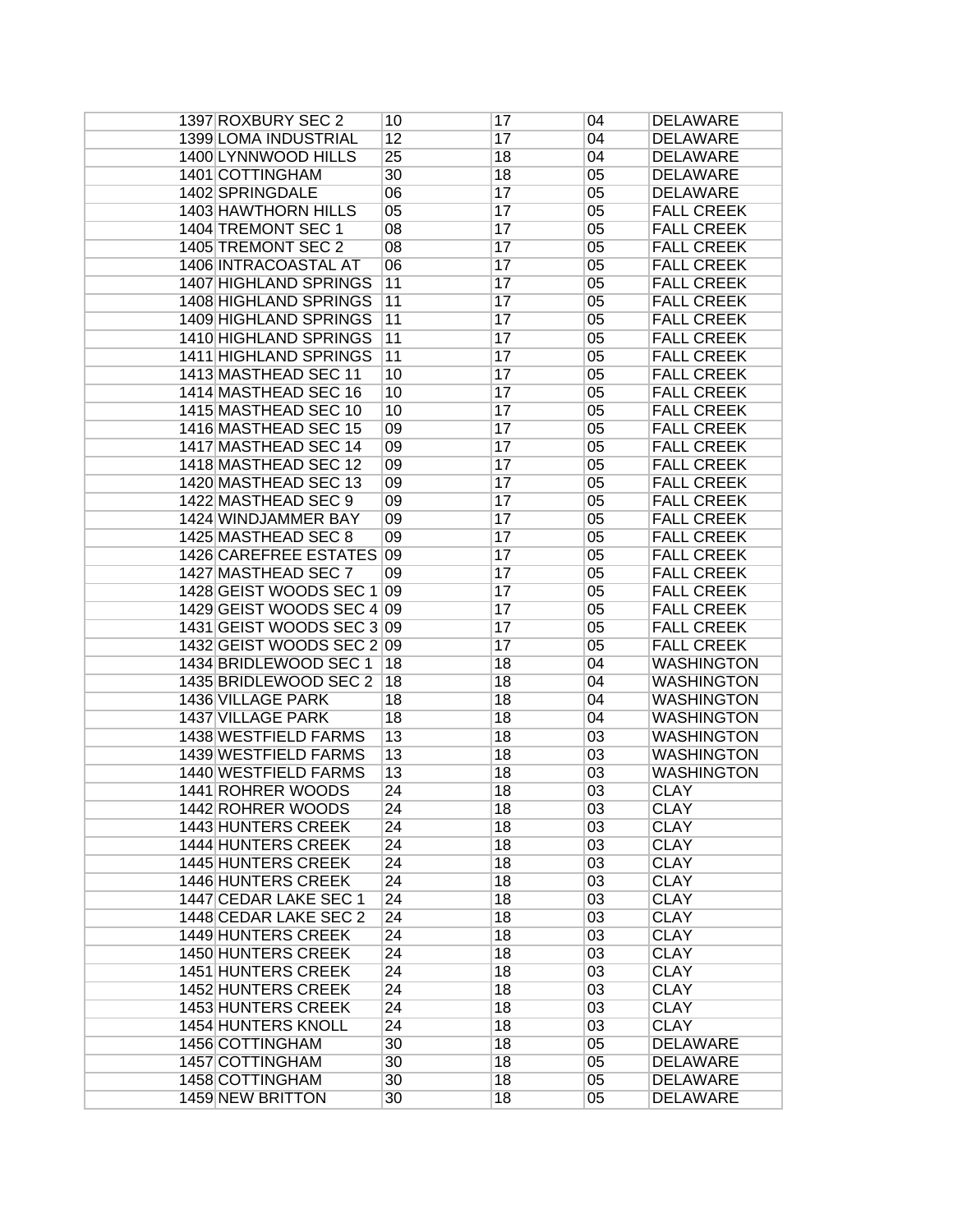| 1460 TIMBER HEIGHTS           | 07              | 17 | 04 | <b>CLAY</b> |
|-------------------------------|-----------------|----|----|-------------|
| 1462 WALDEN POND              | 07              | 17 | 04 | <b>CLAY</b> |
| 1464 MERIDIAN                 | 02              | 17 | 03 | <b>CLAY</b> |
| <b>1465 QUEENS MANOR</b>      | 03              | 17 | 03 | <b>CLAY</b> |
| <b>1466 QUEENS MANOR</b>      | 03              | 17 | 03 | <b>CLAY</b> |
| 1467 QUEENS MANOR             | 03              | 17 | 03 | <b>CLAY</b> |
| 1468 DEERFIELD SEC 1          | 09              | 17 | 03 | <b>CLAY</b> |
| 1469 DEERFIELD SEC 2          | 09              | 17 | 03 | <b>CLAY</b> |
| 1470 BRAMBLEWOOD              | 09              | 17 | 03 | <b>CLAY</b> |
| <b>1471 PINE LAKE ESTATES</b> | 08              | 17 | 03 | <b>CLAY</b> |
| 1472 WALNUT CREEK             | 05              | 17 | 03 | <b>CLAY</b> |
| 1473 ANNALLY DOWNS            | 08              | 17 | 03 | <b>CLAY</b> |
| 1475 BRIDLEBOURNE SEC         | 05              | 17 | 03 | <b>CLAY</b> |
| 1476 BRIDLEBOURNE SEC 05      |                 | 17 | 03 | <b>CLAY</b> |
| <b>1477 PARK</b>              | 07              | 17 | 03 | <b>CLAY</b> |
| 1479 WEST CARMEL              | 07              | 17 | 03 | <b>CLAY</b> |
|                               | 07              |    |    |             |
| 1480 WEST CARMEL              |                 | 17 | 03 | <b>CLAY</b> |
| 1481 WEST CARMEL              | 07              | 17 | 03 | <b>CLAY</b> |
| 1482 WEST CARMEL              | 07              | 17 | 03 | <b>CLAY</b> |
| 1483 WOODHAVEN                | 06              | 17 | 03 | <b>CLAY</b> |
| 1484 OAK TREE                 | 32              | 18 | 03 | <b>CLAY</b> |
| 1485 CROSSFIELDS              | 32              | 18 | 03 | <b>CLAY</b> |
| 1486 VILLAGE OF WEST          | 33              | 18 | 03 | <b>CLAY</b> |
| 1487 VILLAGE OF WEST          | 33              | 18 | 03 | <b>CLAY</b> |
| 1488 VILLAGE OF WEST          | 33              | 18 | 03 | <b>CLAY</b> |
| 1489 VILLAGE OF WEST          | 33              | 18 | 03 | <b>CLAY</b> |
| 1490 CLAY SPRINGS SEC         | 34              | 18 | 03 | <b>CLAY</b> |
| 1491 SPRINGMILL               | 27              | 18 | 03 | <b>CLAY</b> |
| 1492 SPRINGMILL               | $\overline{27}$ | 18 | 03 | <b>CLAY</b> |
| 1493 SPRINGMILL               | 27              | 18 | 03 | <b>CLAY</b> |
| 1494 SPRINGMILL RIDGE         | $\overline{27}$ | 18 | 03 | <b>CLAY</b> |
| 1495 SPRINGMILL RIDGE         | 27              | 18 | 03 | <b>CLAY</b> |
| <b>1496 SPRINGMILL RIDGE</b>  | 27              | 18 | 03 | <b>CLAY</b> |
| 1497 SPRINGMILL               | 27              | 18 | 03 | <b>CLAY</b> |
| <b>1498 SPRINGMILL RIDGE</b>  | $\overline{27}$ | 18 | 03 | <b>CLAY</b> |
| 1500 HAYDEN RUN SEC 2         | 29              | 18 | 03 | <b>CLAY</b> |
| 1501 RIDGE AT HAYDEN          | 20              | 18 | 03 | <b>CLAY</b> |
| 1503 VILLAGE OF WEST          | 28              | 18 | 03 | <b>CLAY</b> |
| <b>1504 VILLAGE OF WEST</b>   | 28              | 18 | 03 | <b>CLAY</b> |
| 1505 VILLAGE OF WEST          | 28              | 18 | 03 | <b>CLAY</b> |
| 1506 VILLAGE OF WEST          | 28              | 18 | 03 | <b>CLAY</b> |
| 1507 VILLAGE OF WEST          | 28              | 18 | 03 | <b>CLAY</b> |
| 1508 VILLAGE OF WEST          | 28              | 18 | 03 | <b>CLAY</b> |
| 1509 VILLAGE OF WEST          | 28              | 18 | 03 | <b>CLAY</b> |
| <b>1510 LAUREL LAKES SEC</b>  | 32              | 18 | 03 | <b>CLAY</b> |
| 1512 VILLAGE OF WEST          | 28              | 18 | 03 | <b>CLAY</b> |
| 1513 VILLAGE OF WEST          | 28              | 18 | 03 | <b>CLAY</b> |
| 1515 PARKS AT                 | 26              |    | 03 | <b>CLAY</b> |
| 1516 PARKS AT                 |                 | 18 |    |             |
|                               | $\overline{26}$ | 18 | 03 | <b>CLAY</b> |
| 1517 WOODS AT                 | $\overline{22}$ | 18 | 03 | <b>CLAY</b> |
| 1518 SPRINGMILL               | 23              | 18 | 03 | <b>CLAY</b> |
| 1519 THISTLEWOOD SEC          | 23              | 18 | 03 | <b>CLAY</b> |
| 1520 THISTLEWOOD SEC          | 23              | 18 | 03 | <b>CLAY</b> |
| 1521 THISTLEWOOD SEC          | 23              | 18 | 03 | <b>CLAY</b> |
| 1522 SPRINGMILL               | $\overline{23}$ | 18 | 03 | <b>CLAY</b> |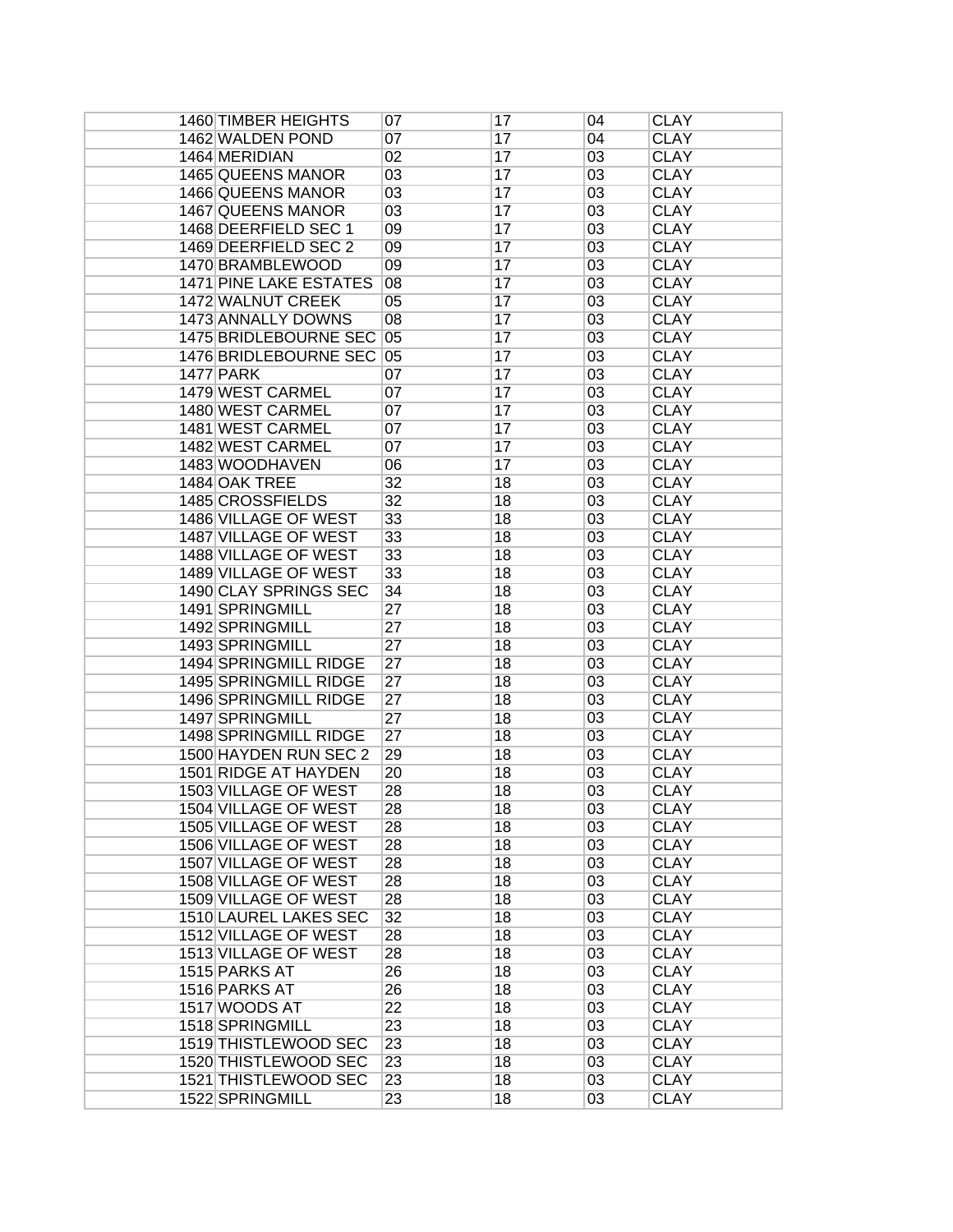| 1523 SPRINGMILL               | 23              | 18 | 03 | <b>CLAY</b>        |
|-------------------------------|-----------------|----|----|--------------------|
| 1525 SPRINGMILL               | 23              | 18 | 03 | <b>CLAY</b>        |
| 1526 SPRINGMILL               | 23              | 18 | 03 | <b>CLAY</b>        |
| 1527 SPRINGMILL               | $\overline{23}$ | 18 | 03 | <b>CLAY</b>        |
| 1528 SPRINGMILL               | 23              | 18 | 03 | <b>CLAY</b>        |
| <b>1529 VILLAGE OF MOUNT</b>  | 23              | 18 | 03 | <b>CLAY</b>        |
| <b>1530 VILLAGE OF MOUNT</b>  | 23              | 18 | 03 | <b>CLAY</b>        |
| 1531 CENTENNIAL SEC 1         | 15              | 18 | 03 | <b>WASHINGTON</b>  |
| 1532 VILLAGE FARMS SEC        | 14              | 18 | 03 | <b>WASHINGTON</b>  |
| 1533 VILLAGE FARMS SEC 14     |                 | 18 | 03 | <b>WASHINGTON</b>  |
| 1534 VILLAGE FARMS SEC 14     |                 | 18 | 03 | <b>WASHINGTON</b>  |
| 1535 VILLAGE FARMS SEC 14     |                 |    |    | <b>WASHINGTON</b>  |
|                               |                 | 18 | 03 |                    |
| 1536 VILLAGE FARMS SEC 14     |                 | 18 | 03 | <b>WASHINGTON</b>  |
| 1537 VILLAGE FARMS SEC 14     |                 | 18 | 03 | <b>WASHINGTON</b>  |
| 1539 VILLAGE FARMS            | 14              | 18 | 03 | <b>WASHINGTON</b>  |
| 1540 VILLAGE FARMS SEC 14     |                 | 18 | 03 | <b>WASHINGTON</b>  |
| 1541 VILLAGE FARMS SEC 14     |                 | 18 | 03 | <b>WASHINGTON</b>  |
| 1542 MEADOWS AT               | 14              | 18 | 03 | <b>WASHINGTON</b>  |
| 1543 CENTENNIAL SEC 2A        | 15              | 18 | 03 | <b>WASHINGTON</b>  |
| 1560 WALDEN POND SEC          | 07              | 17 | 04 | <b>CLAY</b>        |
| 1561 CAREFREE ESTATES 09      |                 | 17 | 05 | <b>FALL CREEK</b>  |
| 1562 CORNERSTONE              | 02              | 17 | 03 | <b>CLAY</b>        |
| 1563 SPRING MILL PLACE        | 02              | 17 | 03 | <b>CLAY</b>        |
| 1564 SPRING LAKE              | 35              | 18 | 03 | <b>CLAY</b>        |
| <b>1565 VILLAGE OF WEST</b>   | 33              | 18 | 03 | <b>CLAY</b>        |
| 1566 VILLAGE OF WEST          | 28              | 18 | 03 | <b>CLAY</b>        |
| 1567 WESTCHASE                | 22              | 18 | 03 | <b>CLAY</b>        |
| 1568 CENTENNIAL SEC 9         | 15              | 18 | 03 | <b>WASHINGTON</b>  |
| 1571 WINDERMERE               | 09              | 17 | 05 | <b>FALL CREEK</b>  |
| 1574 TAMENEND                 | 10              | 17 | 05 | <b>FALL CREEK</b>  |
| <b>1575 RESERVE AT GEIST</b>  | 01              | 17 | 05 | <b>FALL CREEK</b>  |
| <b>1576 GEIST BAY ESTATES</b> | 01              | 17 | 05 | <b>FALL CREEK</b>  |
| 1577 CANAL PLACE SEC 3        | 01              | 17 | 05 | <b>FALL CREEK</b>  |
| 1579 INTRACOASTAL AT          | 06              | 17 | 06 | <b>FALL CREEK</b>  |
| 1580 WOODSHIRE                | 08              | 18 | 04 | <b>WASHINGTON</b>  |
| 1582 MILL CREEK SEC 9         | 34              | 19 | 04 | <b>NOBLESVILLE</b> |
| <b>1583 HILLCREST FARMS</b>   | 29              | 18 | 06 | <b>FALL CREEK</b>  |
| 1584 FALL CREEK               | 10              | 17 | 05 | <b>FALL CREEK</b>  |
|                               | 07              | 17 |    |                    |
| 1585 SPRING ARBOR SEC         |                 |    | 03 | <b>CLAY</b>        |
| 1586 WEST CARMEL              | 07              | 17 | 03 | <b>CLAY</b>        |
| 1587 BRIDLEBOURNE SEC 05      |                 | 17 | 03 | <b>CLAY</b>        |
| <b>1588 LAUREL LAKES SEC</b>  | 32              | 18 | 03 | <b>CLAY</b>        |
| 1589 VILLAGE OF WEST          | 33              | 18 | 03 | <b>CLAY</b>        |
| 1590 BROOKSTONE PARK          | 22              | 18 | 03 | <b>CLAY</b>        |
| 1591 AUTUMN WOOD              | 21              | 18 | 03 | <b>CLAY</b>        |
| <b>1592 SADDLE CREEK SEC</b>  | $\overline{21}$ | 18 | 03 | <b>CLAY</b>        |
| <b>1593 SPRINGMILL PONDS</b>  | 23              | 18 | 03 | <b>CLAY</b>        |
| 1595 VILLAGE FARMS SEC 14     |                 | 18 | 03 | <b>WASHINGTON</b>  |
| <b>1620 GEIST BAY ESTATES</b> | 01              | 17 | 05 | <b>FALL CREEK</b>  |
| 1640 VILLAGE OF WEST          | 28              | 18 | 03 | <b>CLAY</b>        |
| 1641 VILLAGE FARMS SEC 14     |                 | 18 | 03 | <b>WASHINGTON</b>  |
| 1680 BAINBRIDGE               | 13              | 18 | 03 | <b>WASHINGTON</b>  |
| 1700 WESTON PARK              | 07              | 17 | 03 | <b>CLAY</b>        |
| 1701 INTRACOASTAL AT          | 06              | 17 | 06 | <b>FALL CREEK</b>  |
| 1702 MARINA VILLAGE           | 10              | 17 | 05 | <b>FALL CREEK</b>  |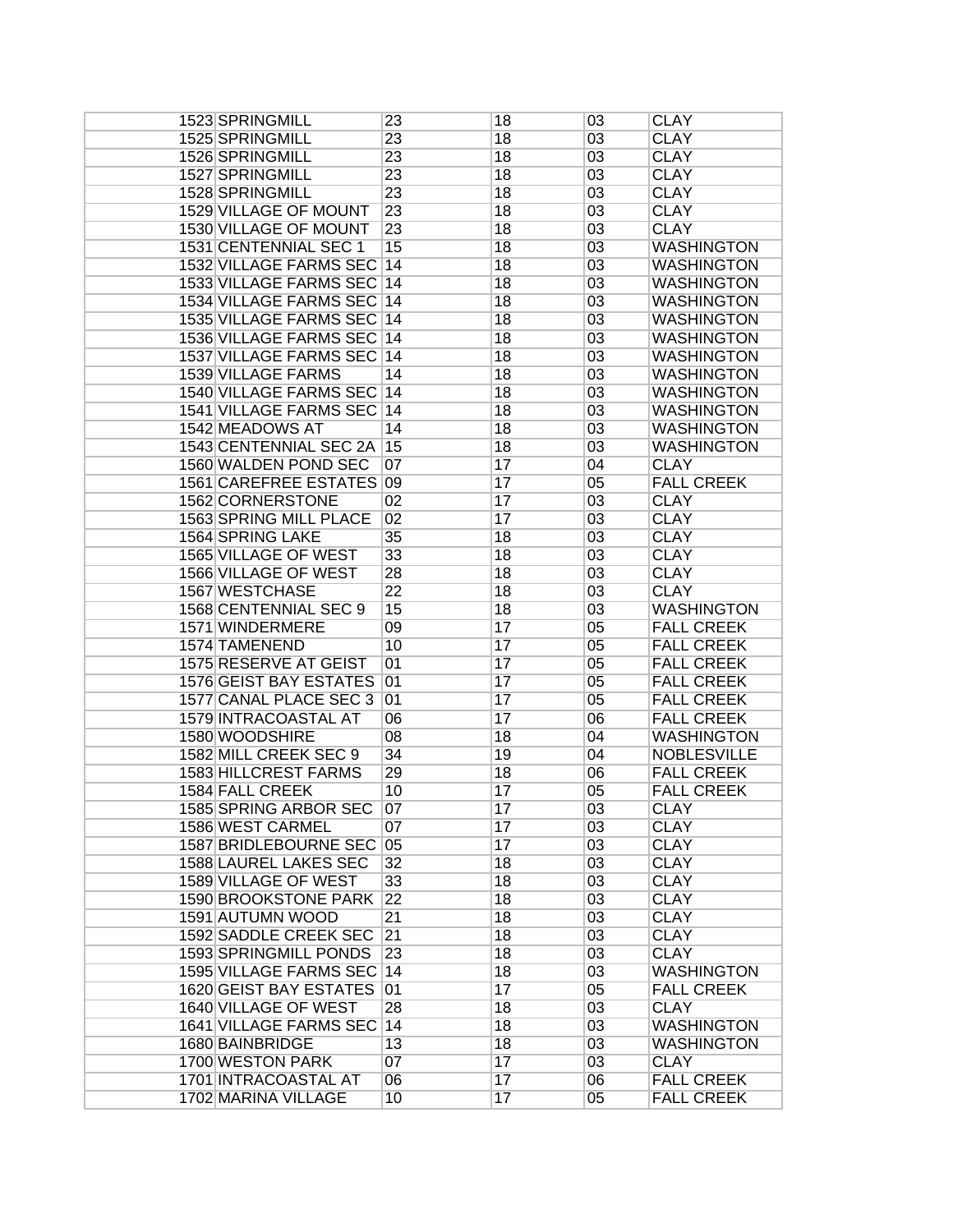| 1760 SPRINGMILL              | 27              | 18 | 03       | <b>CLAY</b>        |
|------------------------------|-----------------|----|----------|--------------------|
| 1762 SPRINMILL STREAMS 34    |                 | 18 | 03       | <b>CLAY</b>        |
| <b>1764 VILLAGE OF TOWNE</b> | 28              | 18 | 03       | <b>CLAY</b>        |
| 1765 INTRACOASTAL AT         | 06              | 17 | 06       | <b>FALL CREEK</b>  |
| 1767 VILLAGE OF WEST         | 28              | 18 | 03       | <b>CLAY</b>        |
| 1781 BOWER FARMS             | 17              | 19 | 03       | <b>WASHINGTON</b>  |
| 2300 GREYHOUND PASS          | 13              | 18 | 03       | <b>WASHINGTON</b>  |
| 2340 BALLANTRAE              | $\overline{22}$ | 18 | 03       | <b>CLAY</b>        |
| 2343 FOX HOLLOW AT           | 11              | 17 | 05       | <b>FALL CREEK</b>  |
| 2345 ARBOR GROVE SEC         | 08              | 18 | 05       | <b>NOBLESVILLE</b> |
| 2346 TANGLEWOOD              | $\overline{27}$ | 18 | 05       | <b>FALL CREEK</b>  |
| 2347 TOWNS AT WESTON         | 06              | 17 | 03       | <b>CLAY</b>        |
| 2380 MERIDIAN                | 02              | 17 | 03       | <b>CLAY</b>        |
| 2420 HEATHER KNOLL           | 20              | 18 | 03       | <b>CLAY</b>        |
| 2440 FOX HOLLOW AT           | 11              | 17 | 05       | <b>FALL CREEK</b>  |
| 2460 CHATEAUX DE             | 03              | 17 | 03       | <b>CLAY</b>        |
| 2462 VILLAGES OF WEST        | 28              | 18 | 03       | <b>CLAY</b>        |
| 2463 STANFORD PARK           | 20              | 18 | 03       | <b>CLAY</b>        |
| 2464 CASS ESTATES SEC        | 06              | 17 | 03       | <b>CLAY</b>        |
| 2465 MAPLE KNOLL SEC 1       | 10              | 18 | 03       | <b>WASHINGTON</b>  |
| 2466 BROOKSIDE               | 08              | 18 | 04       | <b>WASHINGTON</b>  |
| 2481 VILLAGE OF WEST         | 28              | 18 | 03       | <b>CLAY</b>        |
| 2482 VILLAGES OF WEST        | 28              | 18 | 03       | <b>CLAY</b>        |
| 2484 VILLAGE OF WEST         | 28              | 18 | 03       | <b>CLAY</b>        |
| 2501 VILLAGE OF WEST         | 28              | 18 | 03       | <b>CLAY</b>        |
| 2502 VILLAGE OF WEST         | 18              | 18 | 03       | <b>CLAY</b>        |
| 2505 BELLWOOD                | 30              | 18 | 03       | <b>CLAY</b>        |
| 2521 BRIDGEWATER CLUB 17     |                 | 18 | 04       | <b>WASHINGTON</b>  |
| 2523 LONG RIDGE              | 19              | 18 | 03       | <b>CLAY</b>        |
| 2541 MAPLE VILLAGE           | 03              | 18 |          | <b>WASHINGTON</b>  |
| 2542 MAPLE KNOLL             | 10              | 18 | 03       | <b>WASHINGTON</b>  |
| 2545 KENSINGTON              | 07              | 18 | 03<br>04 | <b>WASHINGTON</b>  |
| 2546 LAKESIDE PARK           | $\overline{20}$ | 18 | 03       | <b>CLAY</b>        |
|                              |                 |    |          |                    |
| 2547 ABERDEEN BEND           | 29              | 18 | 03       | <b>CLAY</b>        |
| 2548 THE LAKES AT            | 29              | 18 | 03       | <b>CLAY</b>        |
| 2549 LAKESIDE PARK           | $\overline{20}$ | 18 | 03       | <b>CLAY</b>        |
| 2550 TRAILS AT HAYDEN        | $\overline{20}$ | 18 | 03       | <b>CLAY</b>        |
| 2551 CLAYBOURNE              | 30              | 18 | 03       | <b>CLAY</b>        |
| 2561 CENTENNIAL SOUTH        | 15              | 18 | 03       | <b>WASHINGTON</b>  |
| 2562 VILLAGE OF WEST         | 29              | 18 | 03       | <b>CLAY</b>        |
| 2563 VILLAGES OF WEST        | 29              | 18 | 03       | <b>CLAY</b>        |
| 2564 NOBLEFIELD              | 03              | 18 | 04       | <b>NOBLESVILLE</b> |
| 2566 LARKSPUR -              | 05              | 17 | 03       | <b>CLAY</b>        |
| 2567 MAPLE KNOLL             | 10              | 18 | 03       | <b>WASHINGTON</b>  |
| 2568 VILLAGE OF              | 28              | 18 | 03       | <b>CLAY</b>        |
| 2569 VILLAGE OF              | 28              | 18 | 03       | <b>CLAY</b>        |
| 2571 SUMMITT LAKES           | 05              | 18 | 04       | <b>NOBLESVILLE</b> |
| 2572 GLEN OAKS               | 30              | 18 | 03       | <b>CLAY</b>        |
| <b>2593 STANFORD PARK</b>    | 20              | 18 | 03       | <b>CLAY</b>        |
| <b>2612 HEATHER KNOLL</b>    | 20              | 18 | 03       | <b>CLAY</b>        |
| 2613 LINCOLNSHIRE            | 20              | 18 | 03       | <b>CLAY</b>        |
| 2614 BELLA TERRA             | 08              | 17 | 03       | <b>CLAY</b>        |
| 2616 LONGRIDGE               | 19              | 18 | 03       | <b>CLAY</b>        |
| 2618 TOWNHOMES AT            | 24              | 18 | 03       | <b>CLAY</b>        |
| 2620 FOX HOLLOW AT           | 11              | 17 | 05       | <b>FALL CREEK</b>  |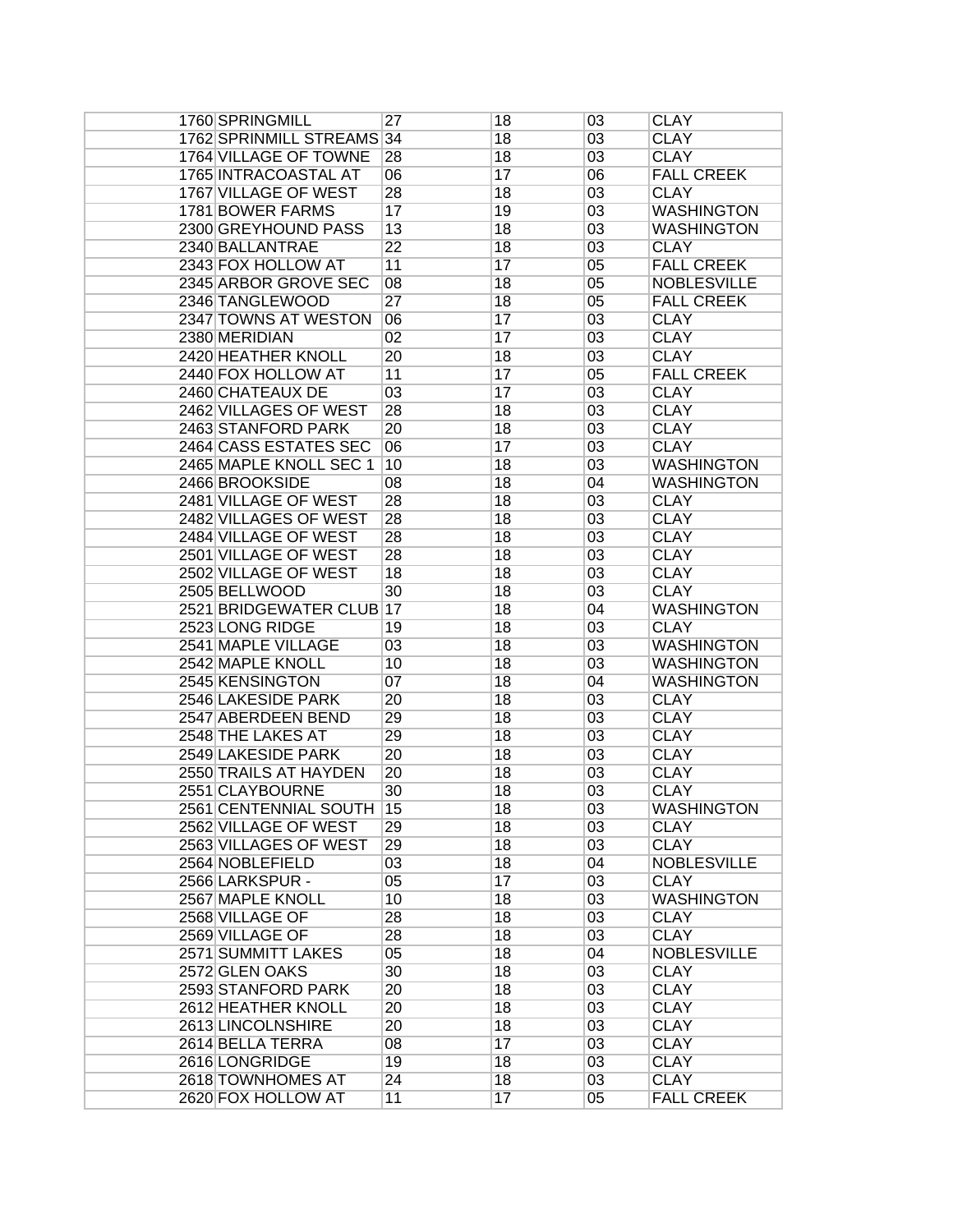| 2632 SADDLEBROOK AT    | 32              | 18 | 03              | <b>CLAY</b>        |
|------------------------|-----------------|----|-----------------|--------------------|
| 2638 RIDGE AT HAYDEN   | $\overline{20}$ | 18 | $\overline{03}$ | <b>CLAY</b>        |
| 2639 VILLAGES OF WEST  | 28              | 18 | $\overline{03}$ | <b>CLAY</b>        |
| 2641 BAYVIEW ESTATES   | 01              | 17 | 05              | <b>FALL CREEK</b>  |
| 2643 STANFORD PARK     | 20              | 18 | 03              | <b>CLAW</b>        |
| 2645 VILLAGE OF WEST   | 28              | 18 | 03              | <b>CLAY</b>        |
| 2646 BRANDYWINE        | 06              | 17 | 03              | <b>CLAY</b>        |
| 2648 SLATER RIDGE      | 04              | 18 | 04              | <b>NOBLESVILLE</b> |
| 2649 LITTLE FARMS -    | 12              | 17 | $\overline{03}$ | <b>CLAY</b>        |
| 2652 OVERBROOK FARMS   | 19              | 18 | 03              | <b>CLAY</b>        |
| 2654 ABNEY GLEN        | 31              | 18 | $\overline{03}$ | <b>CLAY</b>        |
| 2657 WINDSOR GROVE     | 08              | 17 | $\overline{03}$ | <b>CLAY</b>        |
|                        | 30              |    |                 | <b>CLAY</b>        |
| 2659 CLAYBOURNE        |                 | 18 | 03              |                    |
| 2661 TOWNHOMES AT      | 20              | 18 | 03              | <b>CLAY</b>        |
| 2663 SADDLEBROOK AT    | 32              | 18 | $\overline{03}$ | <b>CLAY</b>        |
| 2664 MAPLE KNOLL       | 10              | 18 | $\overline{03}$ | <b>WASHINGTON</b>  |
| 2665 VILLAGE OF WEST   | 33              | 18 | $\overline{03}$ | <b>CLAY</b>        |
| 2666 VILLAGE OF WEST   | 28              | 18 | $\overline{03}$ | <b>CLAY</b>        |
| 2672 ABERDEEN BEND     | 29              | 18 | 03              | <b>CLAY</b>        |
| 2692 VILLAGE OF WEST   | 29              | 18 | $\overline{03}$ | <b>CLAY</b>        |
| 2695 THE WOODS AT      | 30              | 18 | 03              | <b>CLAY</b>        |
| 2696 LAUREL RIDGE      | 03              | 17 | 03              | <b>CLAY</b>        |
| 2697 OAK MANOR         | 06              | 18 | 04              | <b>WASHINGTON</b>  |
| 2699 CAREY SHOPS       | 06              | 18 | 04              | <b>WASHINGTON</b>  |
| 2700 BARRINGTON        | 29              | 18 | 06              | <b>FALL CREEK</b>  |
| 2712 LAKESIDE PARK     | 20              | 18 | 03              | <b>CLAY</b>        |
| 2713 LAKESIDE PARK     | 20              | 18 | 03              | <b>CLAY</b>        |
| 2714 LAKESIDE PARK     | 20              | 18 | $\overline{03}$ | <b>CLAY</b>        |
| 2718 LINCOLNSHIRE      | 20              | 18 | 03              | <b>CLAY</b>        |
| 2719 LINCOLNSHIRE      | 20              | 18 | 03              | <b>CLAY</b>        |
| 2720 MAPLE VILLAGE     | 03              | 18 | 03              | <b>WASHINGTON</b>  |
| 2732 HINKLE CREEK      | $\overline{21}$ | 19 | 04              | <b>NOBLESVILLE</b> |
| 2733 VILLAGE ON THE    | $\overline{24}$ | 18 | $\overline{03}$ | <b>CLAY</b>        |
| 2735 LONGRIDGE         | 19              | 18 | $\overline{03}$ | <b>CLAY</b>        |
| 2752 INTRACOASTAL AT   | 06              | 17 | 05              | <b>FALL CREEK</b>  |
| 2772 SCARBOROUGH       | 15              | 18 | 04              | <b>NOBLESVILLE</b> |
| 2792 SPRINGS OF        | 11              | 17 | 05              | <b>FALL CREEK</b>  |
| 2812 SPRINGS OF        | 11              | 17 | 05              | <b>FALL CREEK</b>  |
| 2832 TOWNE OAK         | $\overline{33}$ | 18 | 03              | <b>CLAY</b>        |
| 2833 MAPLE VILLAGE     | 03              | 18 |                 | <b>WASHINGTON</b>  |
| 2852 VILLAGES AT GEIST |                 | 17 | 03              |                    |
|                        | 01              |    | 05              | <b>FALL CREEK</b>  |
| 2872 VILLAGE OF WEST   | 28              | 18 | 03              | <b>CLAY</b>        |
| 2892 HEATHER KNOLL     | 20              | 18 | 03              | <b>CLAY</b>        |
| 2912 LAKES AT TOWNE    | 29              | 18 | 03              | <b>CLAY</b>        |
| 2932 CENTENNIAL SOUTH  | 15              | 18 | 03              | <b>WASHINGTON</b>  |
| 2933 WESTMONT          | $\overline{21}$ | 18 | 03              | <b>CLAY</b>        |
| 2937 WOODHALL LANE     | 09              | 17 | 03              | <b>CLAY</b>        |
| 2939 SANCTUARY AT      | 31              | 18 | 03              | <b>CLAY</b>        |
| 2952 MAPLE KNOLL       | 10              | 18 | 03              | <b>WASHINGTON</b>  |
| 2972 RESERVE AT GEIST  | 01              | 17 | 05              | <b>FALL CREEK</b>  |
| 2992 CAMDEN WALK       | 08              | 17 | 03              | <b>CLAY</b>        |
| 3012 MAPLE VILLAGE     | 03              | 18 | $\overline{03}$ | <b>WASHINGTON</b>  |
| 3013 VILLAGE OF WEST   | 29              | 18 | 03              | <b>CLAY</b>        |
| 3014 MAPLE KNOLL       | 10              | 18 | 03              | <b>WASHINGTON</b>  |
| 3015 FOREST RIDGE      | 08              | 17 | 05              | <b>FALL CREEK</b>  |